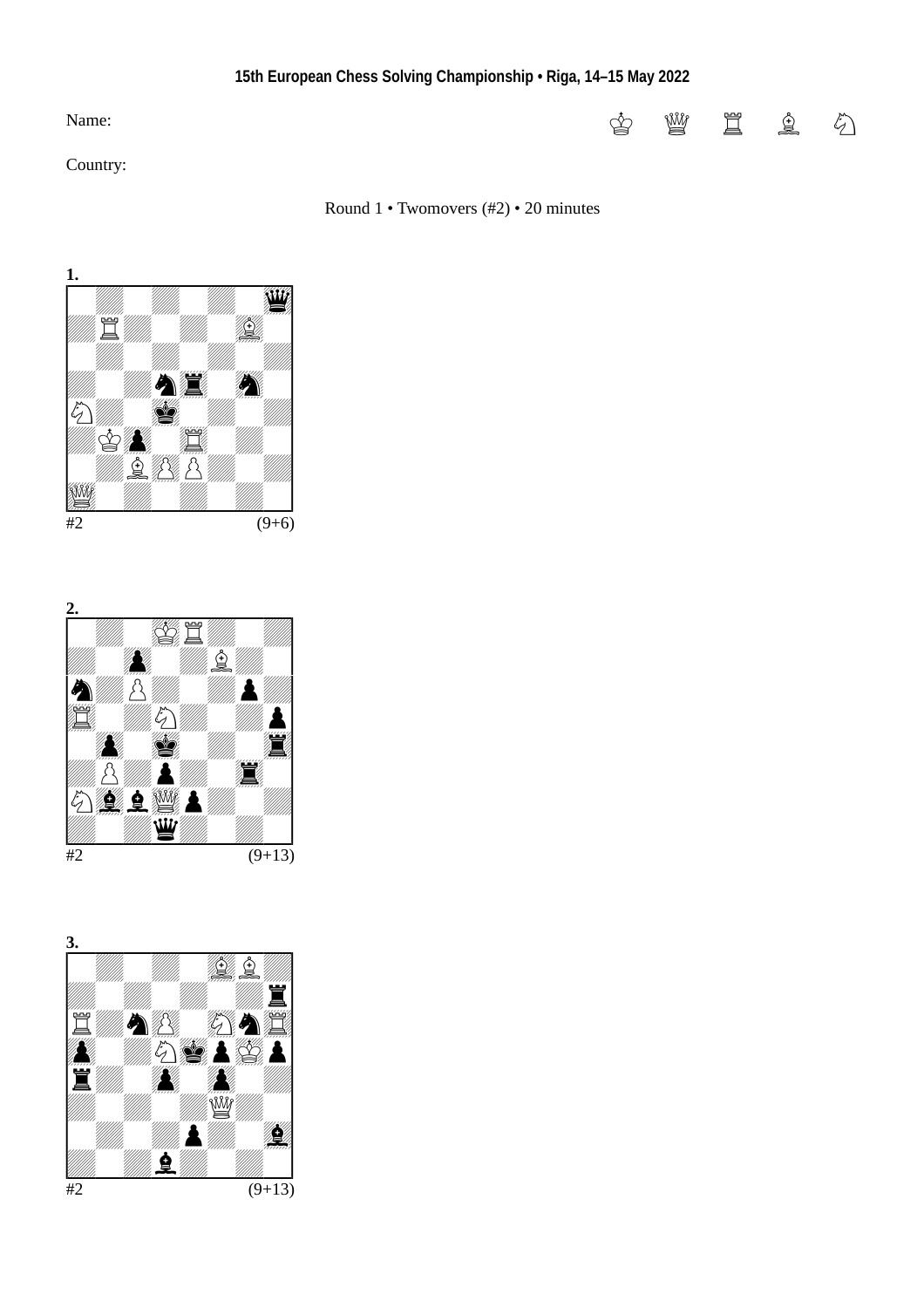## Name:

Country:

## Round 2 • Threemovers (#3) • 60 minutes





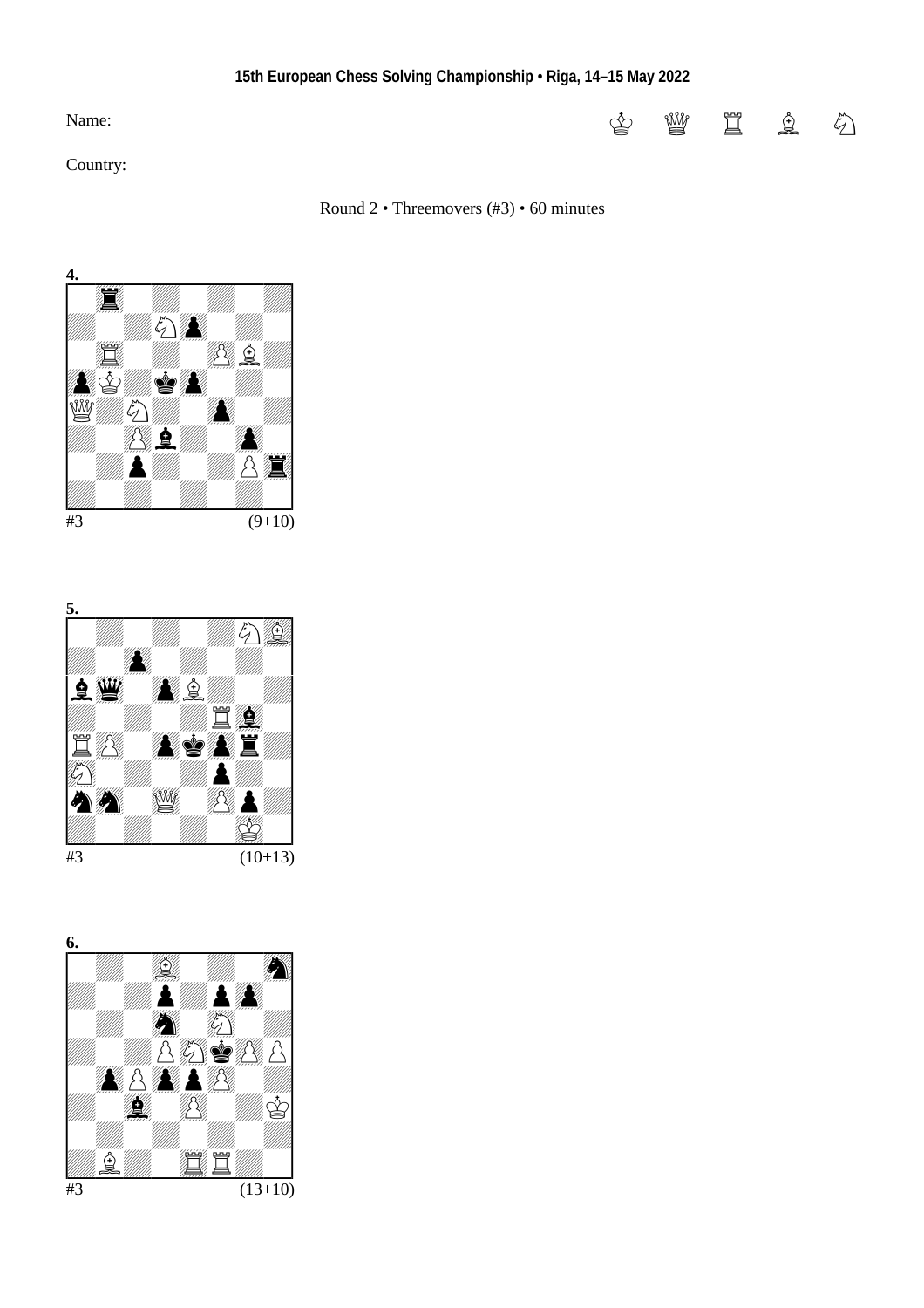# Name:

Country:







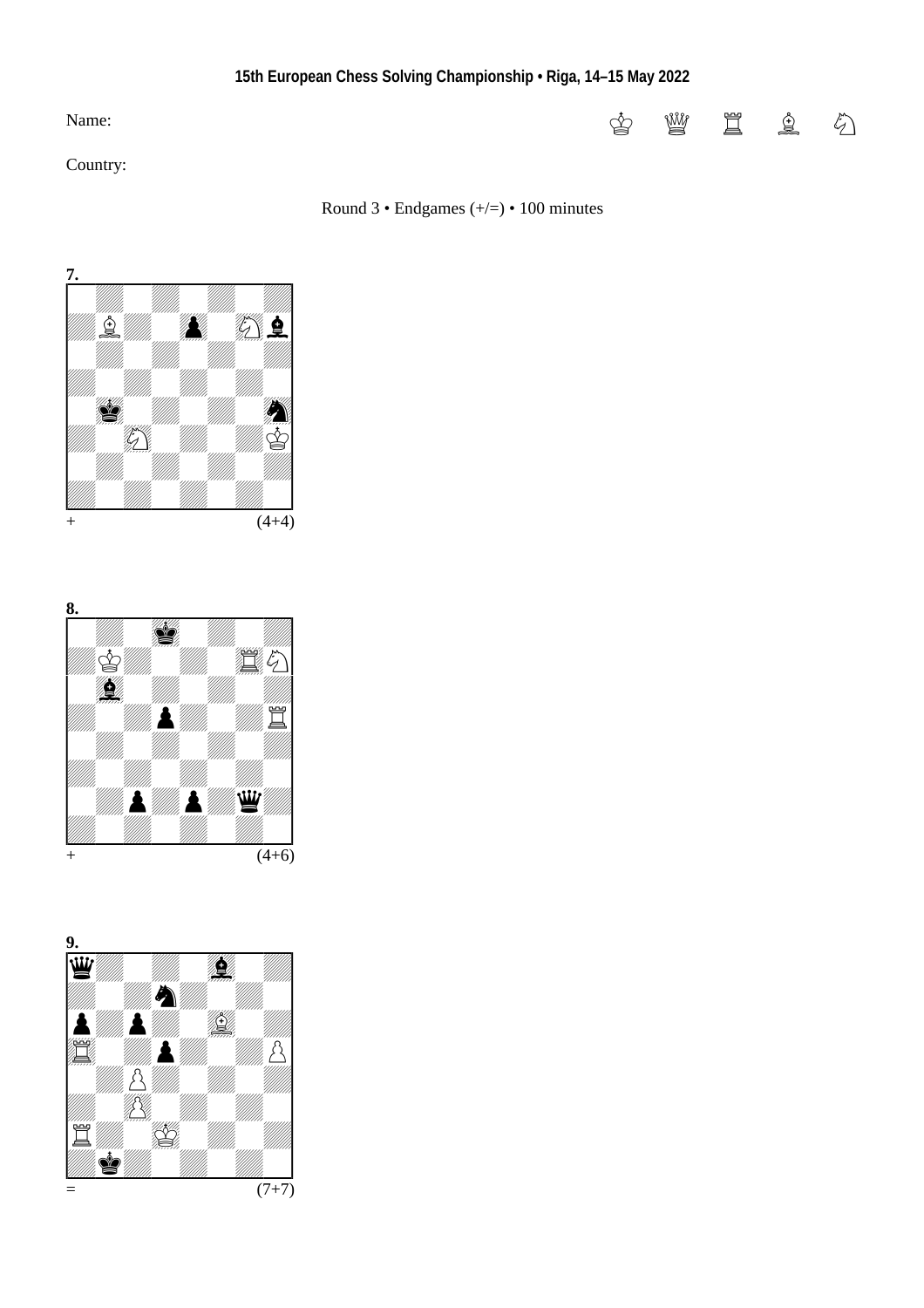# Name:

Country:

## Round 4 • Selfmates (s#) • 50 minutes





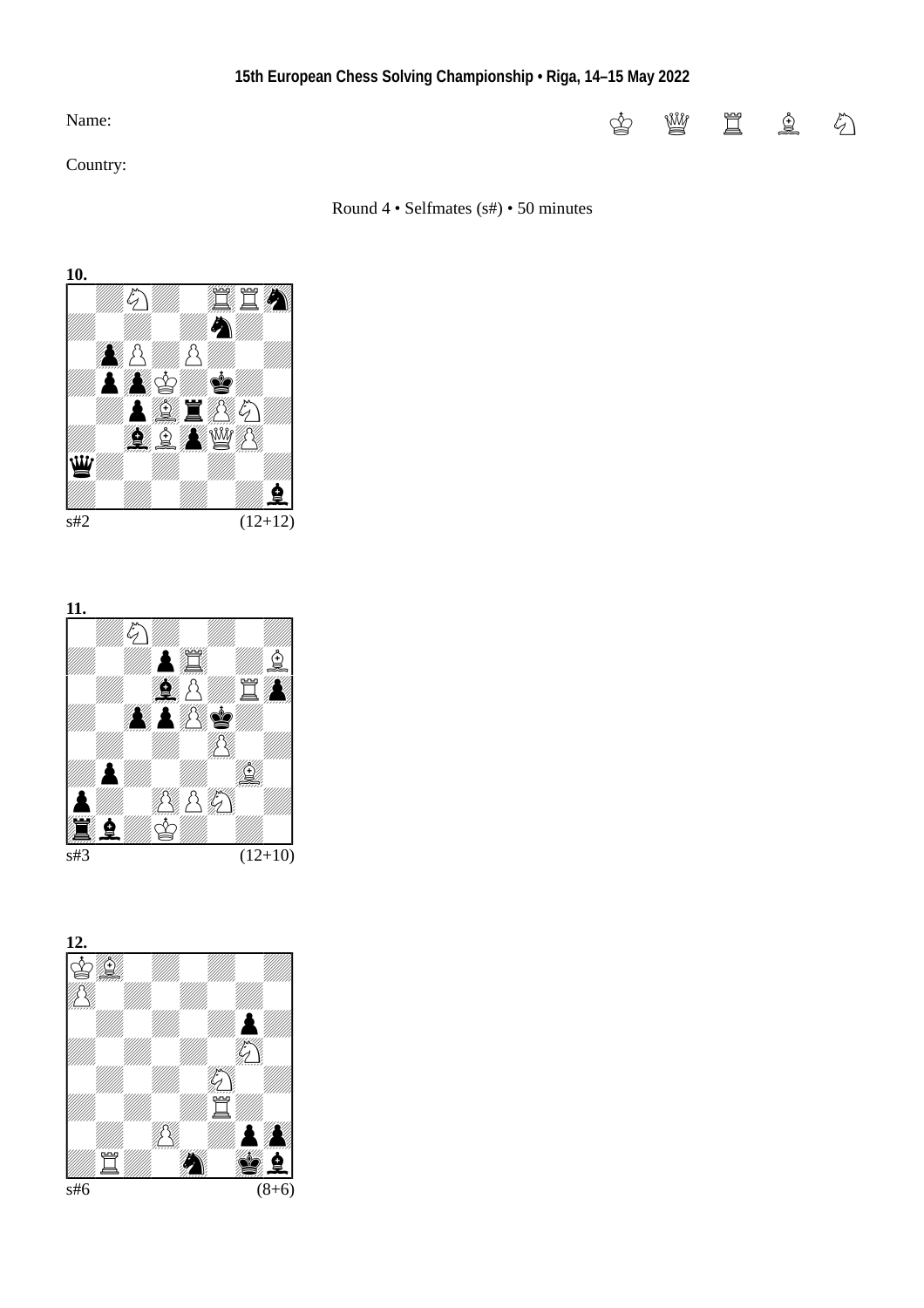# Name:

Country:

## Round 5 • Moremovers (#n) • 80 minutes